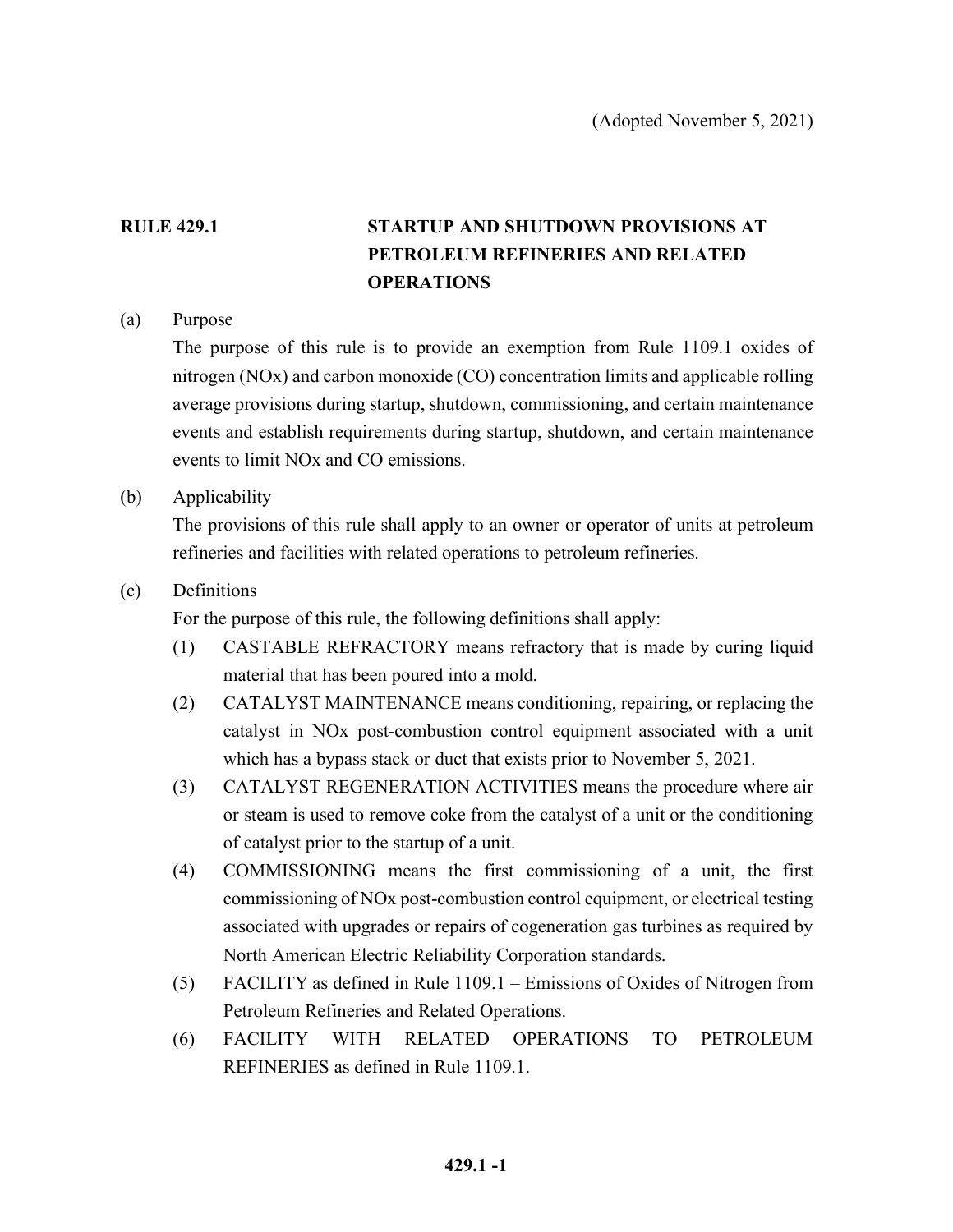- (c) (7) FEED RATE means the total input of any petroleum derivative feedstock stream to a process unit.
	- (8) FORMER RECLAIM FACILITY as defined in Rule 1109.1.
	- (9) MINIMUM OPERATING TEMPERATURE means the minimum operating temperature specified by the manufacturer, unless otherwise defined in the South Coast AQMD Permit to Construct or Permit to Operate.
	- (10) NEW FACILITY means a facility that begins operation after November 5, 2021.
	- (11) NOx POST-COMBUSTION CONTROL EQUIPMENT means air pollution control equipment which eliminates, reduces, or controls the issuance of NOx after combustion.
	- (12) OXIDES OF NITROGEN (NOx) EMISSIONS as defined in Rule 1109.1.
	- (13) PETROLEUM REFINERY as defined in Rule 1109.1.
	- (14) REFRACTORY DRYOUT means the initial application of heat under controlled rates to safely remove water from refractory lining as part of the curing process prior to placing the unit in service.
	- (15) SCHEDULED STARTUP means a planned startup that is specified by January 1 of each year.
	- (16) SHUTDOWN means the time period that begins when an operator reduces the load or heat input, and flue gas temperatures fall below the minimum operating temperature of the NOx post-combustion control equipment, if applicable, and which ends in a period of zero fuel flow or zero feedstock, or when combustion/circulation air flow ends if the unit does not use fuel for combustion.
	- (17) STABLE CONDITIONS means that the fuel flow, fuel composition, or feedstock to a unit, or the combustion/circulation air if the unit does not use fuel for combustion, is consistent and allows for normal operations.
	- (18) STARTUP means the time period that begins when a NOx emitting unit combusts fuel, after a period of zero fuel flow or zero feedstock, or when combustion/circulation air is introduced if the unit does not use fuel for combustion, and ends when the flue gas temperature reaches the minimum operating temperature of the NOx post-combustion control equipment and the unit reaches stable conditions, or when the time limit specified in Table 1 is reached, whichever is sooner.
	- (19) TUNING means adjusting, optimizing, rebalancing, or other similar operations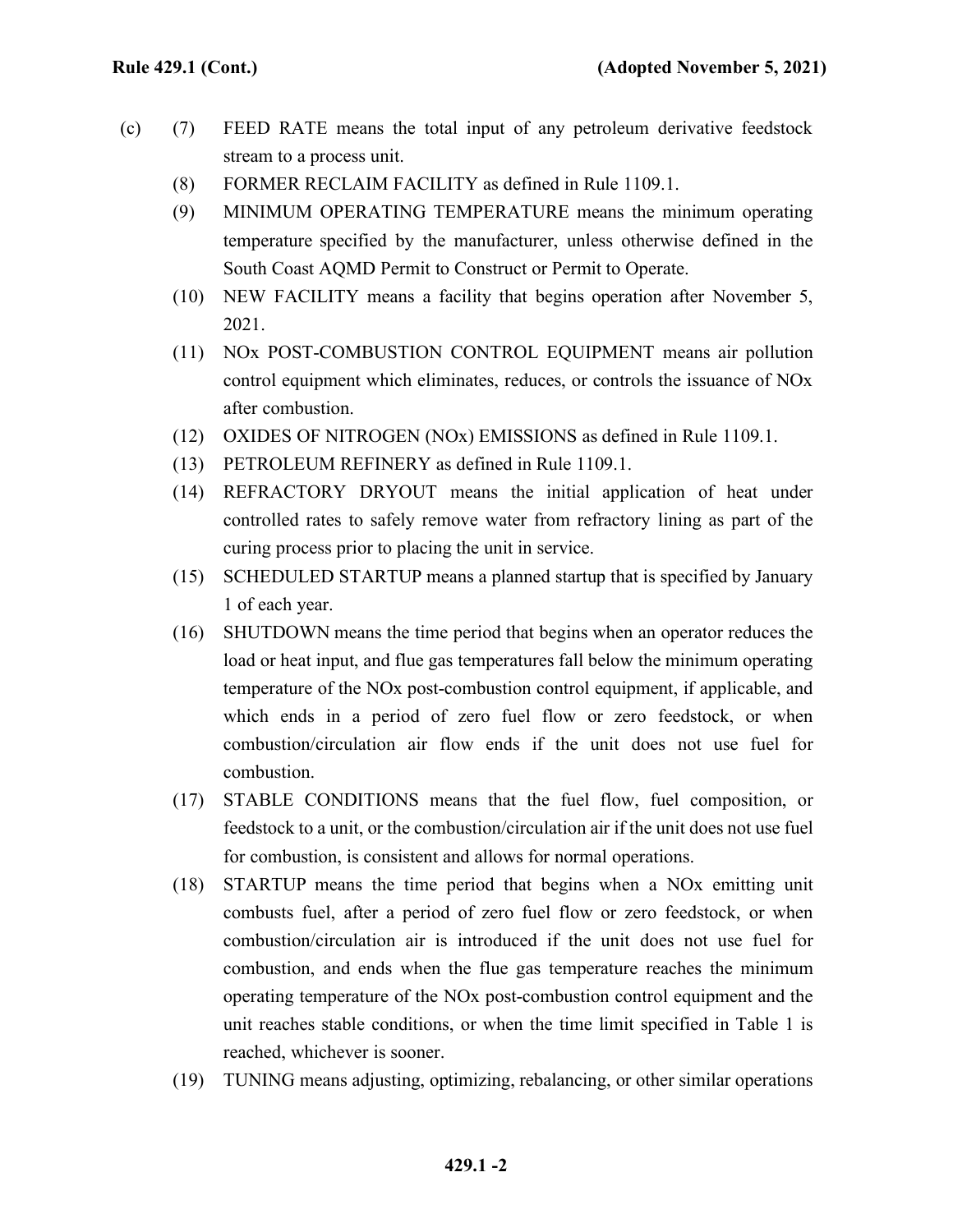- (c) to a gas turbine or an associated control device or otherwise as defined in a South Coast AQMD Permit to Construct or Permit to Operate. Tuning does not include normal operations to meet load fluctuations.
	- (20) UNIT means equipment that is subject to Rule 1109.1 which includes boilers, flares, fluid catalytic cracking units (FCCUs), gas turbines, petroleum coke calciners, process heaters, steam methane reformer heaters, sulfuric acid furnaces, sulfur recovery units/tail gas incinerators (SRU/TG incinerators), and vapor incinerators, as defined in Rule 1109.1, requiring a South Coast AQMD Permit to Operate and not required to comply with a NOx emission limit by other South Coast AQMD Regulation XI rules.
	- (21) WATER FREEING means the procedure of gradually heating a unit to vaporize and remove any accumulated or condensed water in the unit during startup.
- (d) Requirements
	- (1) An owner or operator of a unit is not subject to the NOx and CO concentration limits in Rule 1109.1 subdivision (d), paragraph (e)(1), paragraph (e)(3), an approved B-Plan, or an approved B-Cap and the applicable rolling average provisions during the following:
		- (A) Startup or shutdown;
		- (B) Maintenance for units with a South Coast AQMD Permit to Operate condition before November 5, 2021 which allows the use of a bypass to conduct maintenance and catalyst maintenance; and
		- (C) Tuning and commissioning, provided that a South Coast AQMD Permit to Construct or Permit to Operate specifies requirements during tuning and commissioning.
	- (2) The owner or operator of a unit at a former RECLAIM facility or a new facility shall not exceed the time allowances specified in Table 1 when emissions from the unit exceed the NOx or CO concentration limits established in Rule 1109.1 during a startup or shutdown.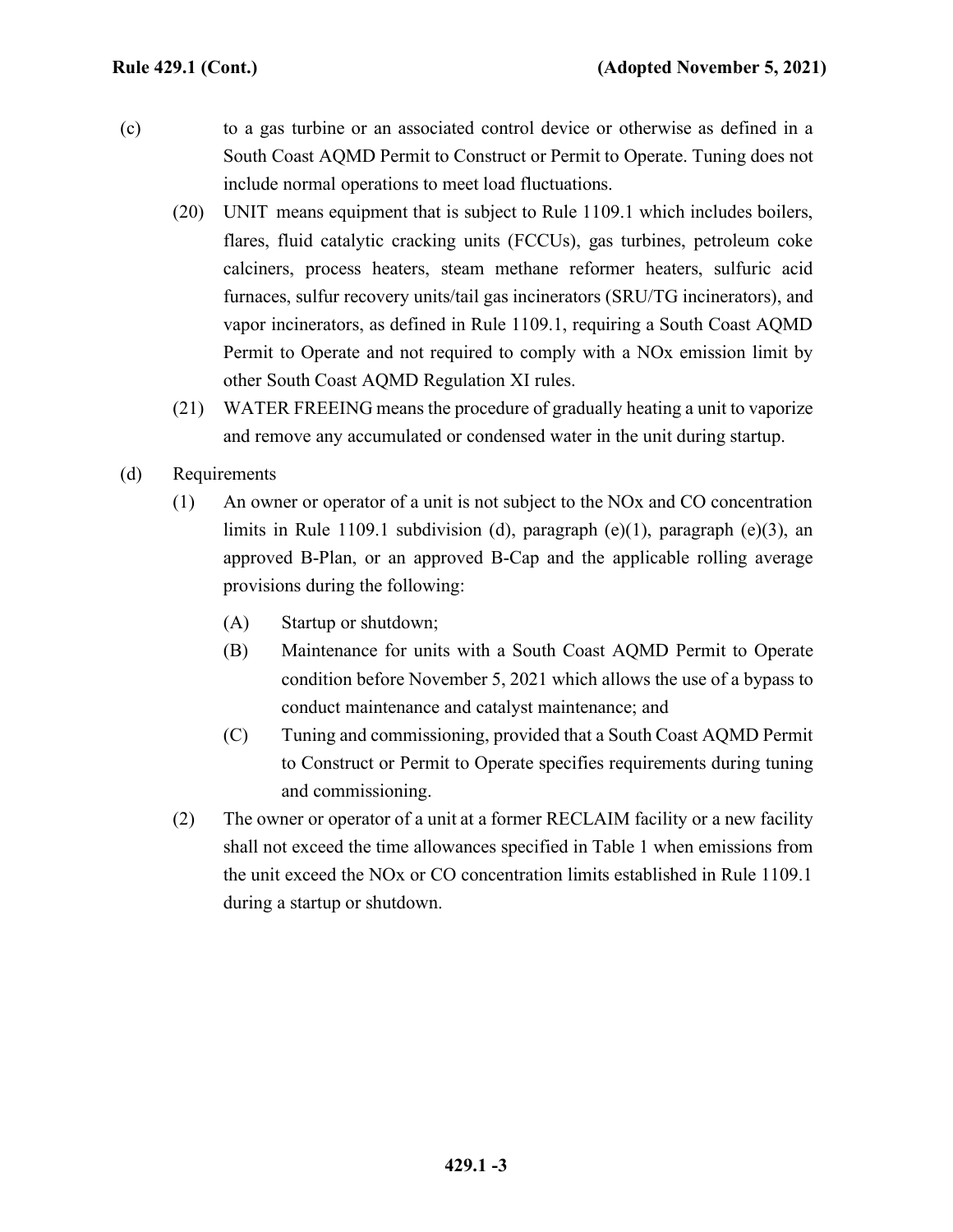## (d) **TABLE 1: STARTUP AND SHUTDOWN DURATION LIMITS**

| <b>Unit Type</b>                                                                                                                                                                          | <b>Time</b><br><b>Allowance</b><br>(Hours) |
|-------------------------------------------------------------------------------------------------------------------------------------------------------------------------------------------|--------------------------------------------|
| Boilers and Gas Turbines without NO <sub>x</sub> Post-Combustion Control<br>Equipment, Flares, Vapor Incinerators without NOx Post-Combustion<br>Control Equipment or Castable Refractory | 2                                          |
| Gas Turbines with NO <sub>x</sub> Post-Combustion Control Equipment                                                                                                                       | 4                                          |
| Vapor Incinerators with NOx Post-Combustion Control Equipment,<br>Vapor Incinerators with Castable Refractory                                                                             | 20                                         |
| Process Heaters without NO <sub>x</sub> Post-Combustion Control Equipment                                                                                                                 | 24                                         |
| Boilers and Process Heaters with NO <sub>x</sub> Post-Combustion Control<br>Equipment, Steam Methane Reformer Heaters, Sulfuric Acid Furnaces                                             | 48                                         |
| Steam Methane Reformers with Gas Turbine                                                                                                                                                  | 60                                         |
| <b>FCCU Feed Pre-Heater</b>                                                                                                                                                               | 90                                         |
| FCCUs, Petroleum Coke Calciners, SRU/TG Incinerators                                                                                                                                      | 120                                        |

- (A) An owner or operator of a unit at a former RECLAIM facility or a new facility shall not allow a startup to last longer than the time to reach stable conditions and to reach the minimum operating temperature of the NOx post-combustion control equipment, if applicable.
- (3) An owner or operator of a unit at a former RECLAIM facility or a new facility shall not exceed the maximum number of scheduled startups specified in Table 2 per calendar year for each unit.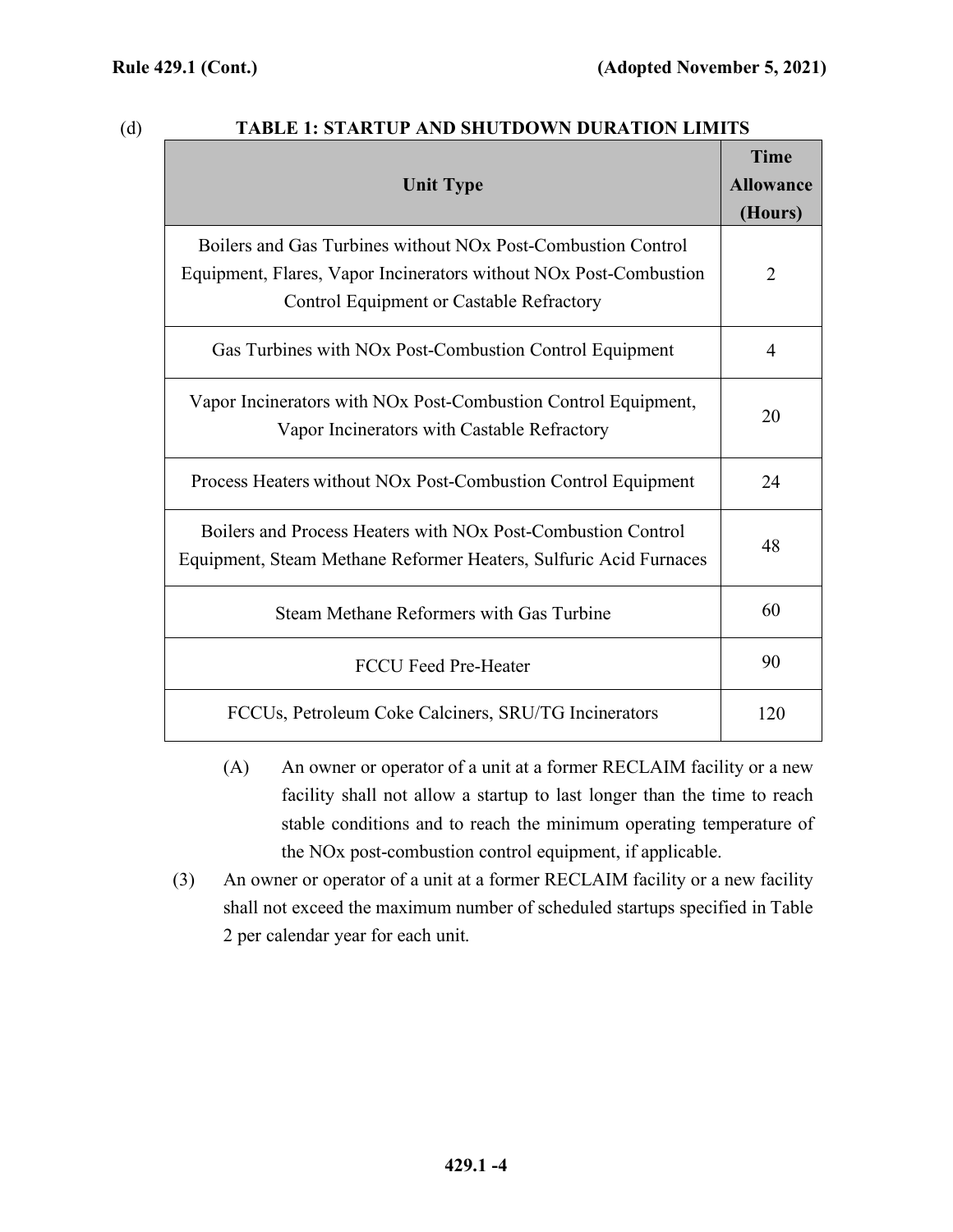| ۰. |  |
|----|--|

### **TABLE 2: MAXIMUM NUMBER OF SCHEDULED STARTUPS**

| <b>Unit Type</b>                        | <b>Maximum Number of Scheduled</b><br><b>Startups per Calendar Year</b> |
|-----------------------------------------|-------------------------------------------------------------------------|
| <b>Cogeneration Gas Turbines</b>        | 10                                                                      |
| Process Heaters on Delayed Coking Units |                                                                         |
| All Other Units                         |                                                                         |

- (4) An owner or operator of a unit at a former RECLAIM facility or a new facility shall take all reasonable and prudent steps to minimize emissions during startup, shutdown, maintenance for units with a South Coast AQMD Permit to Operate condition before November 5, 2021 which allows the use of a bypass to conduct maintenance, catalyst maintenance, tuning, and commissioning.
- (5) An owner or operator of a unit at a former RECLAIM facility or a new facility equipped with NOx post-combustion control equipment shall install and maintain an annually calibrated temperature measuring device at the inlet of the NOx post-combustion control equipment.
- (6) An owner or operator of a unit at a former RECLAIM facility or a new facility shall operate the NOx post-combustion control equipment, if applicable, including the injection of any associated chemical reagent into the exhaust stream to control NOx, if the temperature of the exhaust gas to the inlet of the NOx post-combustion control equipment is greater than or equal to the minimum operating temperature and the temperature is stable.
- (7) An owner or operator of a unit equipped with NOx post-combustion control equipment at a former RECLAIM facility and which has a stack or duct that exists prior to November 5, 2021 that allows for the exhaust gas to bypass the NOx post-combustion control equipment and that elects to use a bypass to conduct catalyst maintenance shall:
	- (A) Not use a bypass if the unit is scheduled to operate continuously for less than five years between planned maintenance shutdowns of the unit;
	- (B) Not use a bypass to conduct catalyst maintenance for more than 200 hours in a rolling three-year cycle;
	- (C) Operate the unit at 50% of the feed rate of the process unit or less when the NOx post-combustion control equipment is bypassed;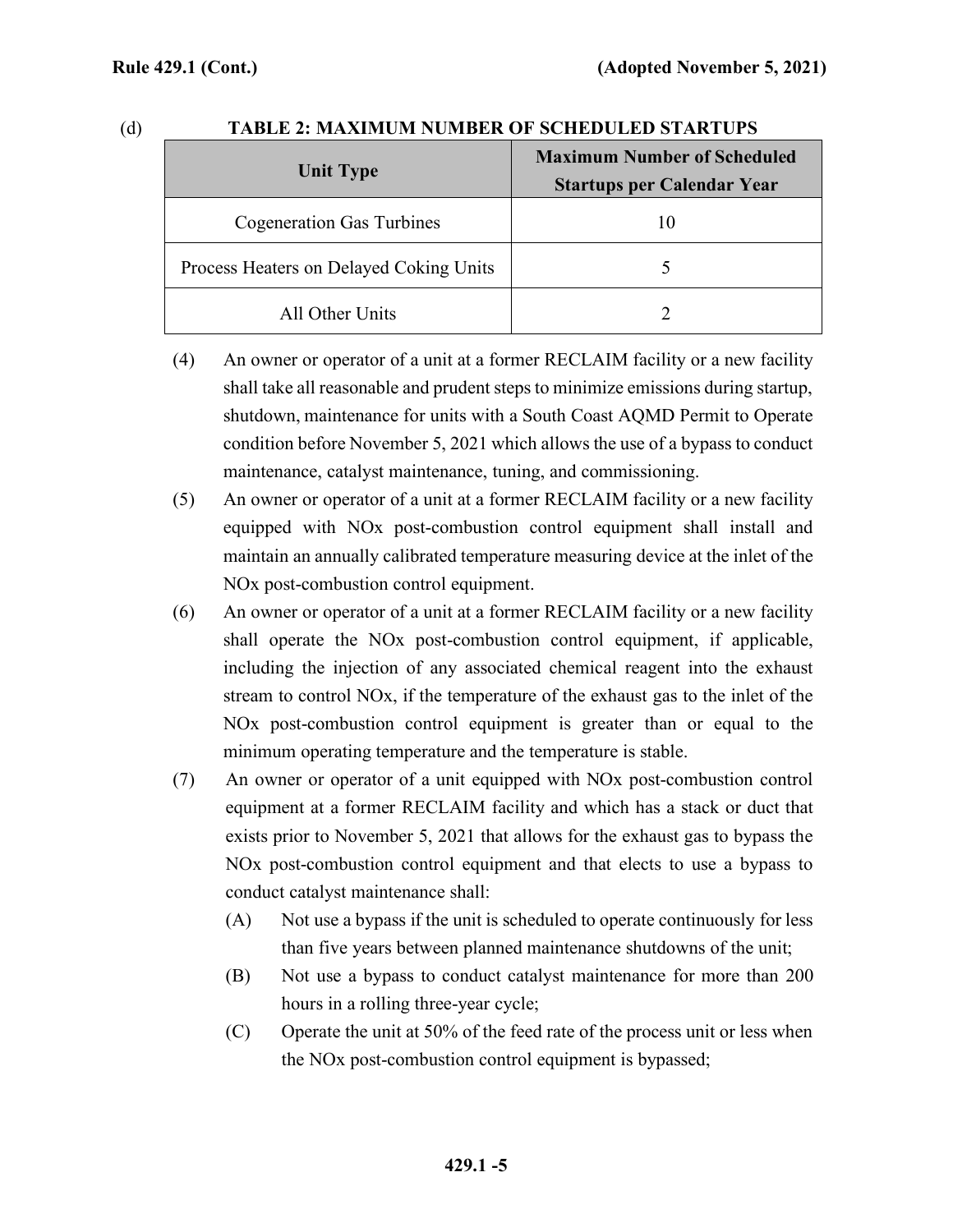- (d) (D) Notify the South Coast AQMD by calling 1-800-CUT-SMOG at least 24 hours prior to bypassing the NOx post-combustion control equipment. This notification shall contain the date and estimated time and duration that the NOx post-combustion control equipment will be bypassed; and
	- (E) Continuously monitor NOx and CO emissions with a certified Continuous Emissions Monitoring System (CEMS) pursuant to Rule 218.2 – Continuous Emission Monitoring System: General Provisions and Rule 218.3 – Continuous Emission Monitoring System: Performance Specifications or a contractor approved under the South Coast AQMD Laboratory Approval Program (LAP).
- (e) Notification
	- (1) An owner or operator of a unit at a former RECLAIM facility or a new facility shall notify the South Coast AQMD by calling 1-800-CUT-SMOG at least 24 hours prior to a scheduled startup. The notification shall contain the date and time the scheduled startup will begin.
- (f) Recordkeeping
	- (1) An owner or operator of a unit at a former RECLAIM facility or a new facility shall maintain the following records on-site for 5 years and make this information available to the South Coast AQMD upon request:
		- (A) An operating log for startup, shutdown, refractory dryout, catalyst maintenance, catalyst regeneration activities, tuning, commissioning, and water freeing events which contains the date, time, duration, and reason for each event;
		- (B) A list of scheduled startups;
		- (C) A list of planned maintenance shutdowns for the next 5 years for each unit equipped with a bypass stack or duct that exists prior to November 5, 2021; and
		- (D) NOx and CO emissions data collected pursuant to subparagraph  $(d)(7)(E)$ .
	- (2) An owner or operator of a unit equipped with NOx post-combustion control equipment at a former RECLAIM facility or a new facility shall maintain onsite documentation from the manufacturer of the minimum operating temperature of the NOx post-combustion control equipment and make this information available to the South Coast AQMD upon request, unless the South